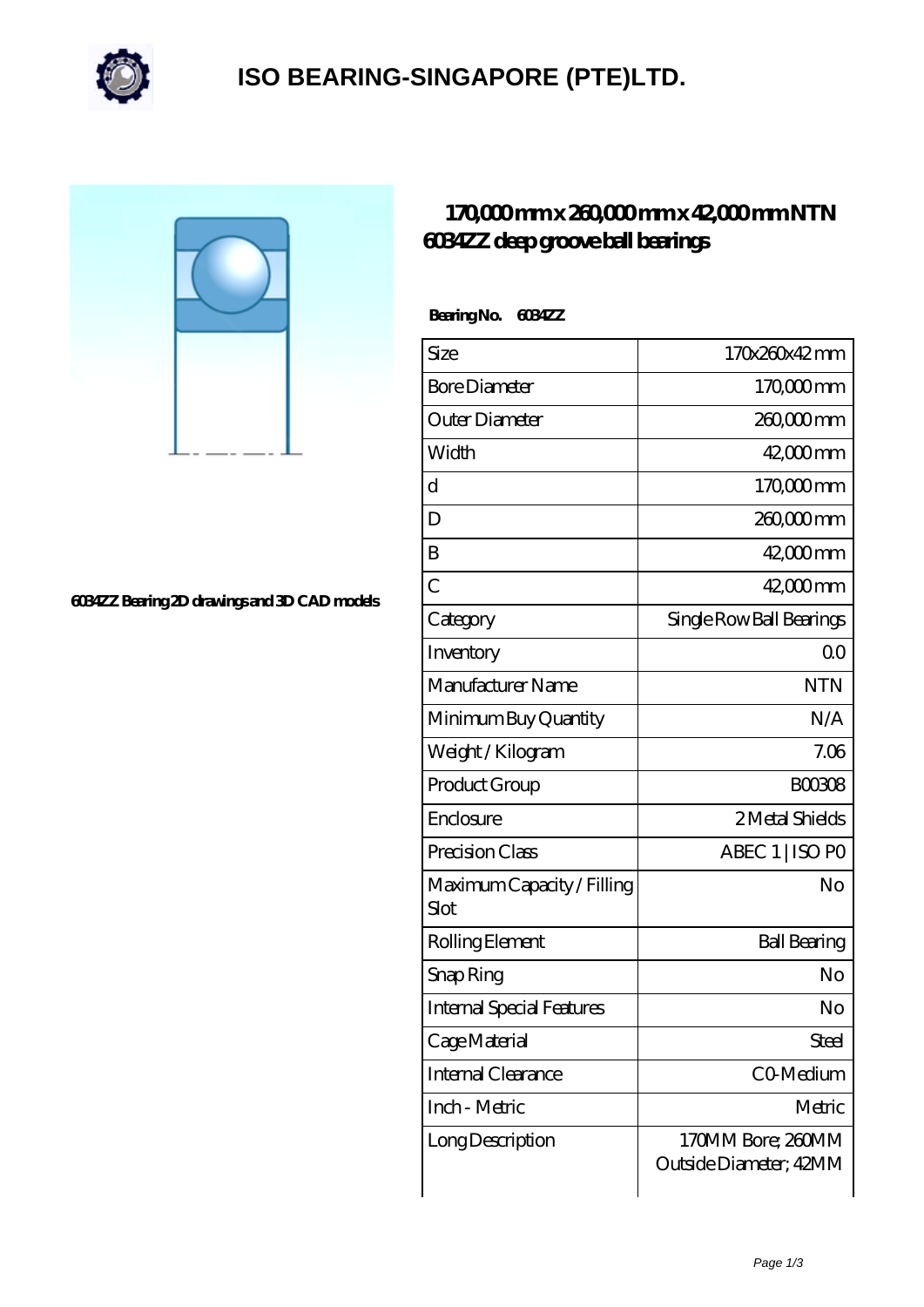

# **[ISO BEARING-SINGAPORE \(PTE\)LTD.](https://calvadosbnb.com)**

|                           | Outer Race Width; 2 Metal<br>Shields, Ball Bearing, ABEC<br>1   ISO PO, No Filling Slot;<br>No Snap Ring, No Internal<br>Special Features;<br>CO Medium Internal |
|---------------------------|------------------------------------------------------------------------------------------------------------------------------------------------------------------|
| <b>Other Features</b>     | Clearance; St                                                                                                                                                    |
|                           | Deep Groove                                                                                                                                                      |
| Category<br><b>UNSPSC</b> | Single Row Ball Bearing<br>31171504                                                                                                                              |
|                           |                                                                                                                                                                  |
| Harmonized Tariff Code    | 8482105068                                                                                                                                                       |
| Noun                      | Bearing                                                                                                                                                          |
| Keyword String            | Ball                                                                                                                                                             |
| Manufacturer URL          | http://www.ntnamerica.co<br>m                                                                                                                                    |
| Manufacturer Item Number  | 6034ZZ                                                                                                                                                           |
| Weight/LBS                | 15565                                                                                                                                                            |
| Outside Diameter          | 10.236Inch   260Millimeter                                                                                                                                       |
| <b>Outer Race Width</b>   | 1.654 Inch   42 Millimeter                                                                                                                                       |
| Bore                      | 6693Inch   170Millimeter                                                                                                                                         |
| Inner Race Width          | OInch   OMillimeter                                                                                                                                              |
| bore diameter:            | 170mm                                                                                                                                                            |
| precision rating          | ISO Class <sub>0</sub>                                                                                                                                           |
| outside diameter:         | 260 <sub>mm</sub>                                                                                                                                                |
| finish/coating            | Uncoated                                                                                                                                                         |
| overall width:            | $42 \text{mm}$                                                                                                                                                   |
| bearing material:         | High Carbon Chrome Steel                                                                                                                                         |
| bore type:                | Round                                                                                                                                                            |
| cage material:            | Steel                                                                                                                                                            |
| closure type:             | Double Shielded                                                                                                                                                  |
| inner ring width:         | $42 \,\mathrm{mm}$                                                                                                                                               |
| rowtype & fill slot:      | Single Row Non-Fill Slot                                                                                                                                         |
| outer ring width:         | $42$ mm                                                                                                                                                          |
| snap ring included:       | Without Snap Ring                                                                                                                                                |
|                           |                                                                                                                                                                  |